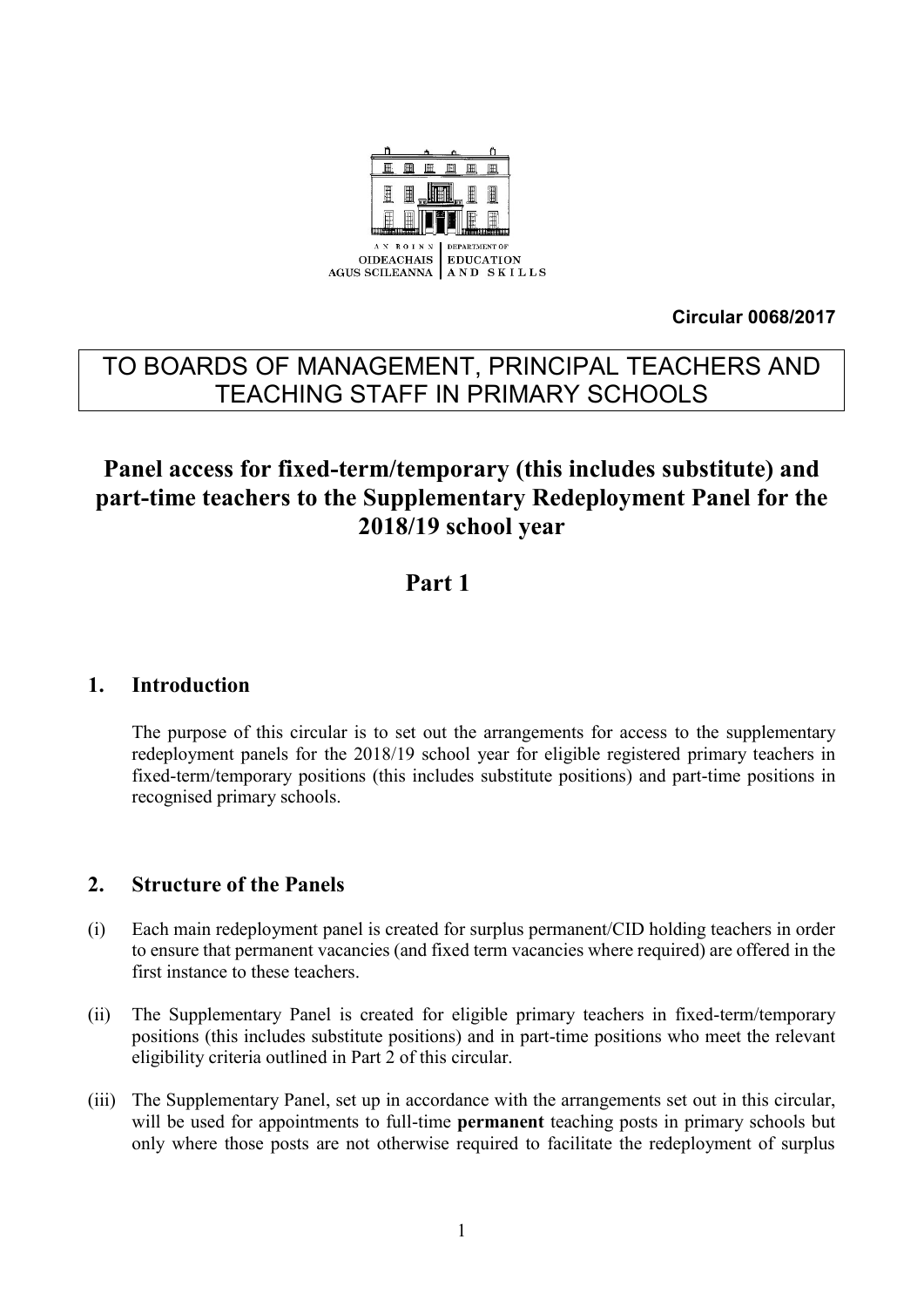permanent and CID holding teachers. The relevant details are set out in FAQ format on the Department's website.

(iv) The Supplementary Panel is not used to fill fixed term positions in schools.

## **3. Application process for access to panels**

- (i) Eligible fixed-term/temporary teachers (this includes substitute teachers) and part-time teachers who wish to apply for access to the Supplementary Panel must complete the "Application Form [for access to the Supplementary Panel for eligible fixed term/temporary \(includes substitute\)](https://www.education.ie/en/Schools-Colleges/Services/Teacher-Allocations/Teacher-Allocation/primary-application-form-for-supplementary-panel-for-the-2018-19-school-year.pdf)  [and part-time primary teachers for the 2018/19](https://www.education.ie/en/Schools-Colleges/Services/Teacher-Allocations/Teacher-Allocation/primary-application-form-for-supplementary-panel-for-the-2018-19-school-year.pdf) school year".
- (ii) Teachers being placed on the Main and Supplementary Redeployment Panels for the 2018/19 school year are given an opportunity
	- 1. to indicate (by tick box on the application form) whether or not they have a particular interest in being redeployed to a school that operates through the medium of Irish

#### and

- 2. to indicate (by tick box on the application form) whether or not they have a particular interest in being redeployed to a special school which operates under the patronage of the teacher's panel operator (this does not extend to a special class in an ordinary school).
- (iii) In completing this form, teachers are required to self-declare on their application that they meet the relevant eligibility requirements set out at Part 2 of this circular. Application forms from teachers **must** be fully completed and legible.
- (iv) Please note that eligibility for the 2018/19 Supplementary Panel is confined to those teachers that have met in full all outstanding conditions/satisfied all shortfalls in respect of registration with the Teaching Council, i.e. are fully probated, at **8 December 2017**.
- (v) The base school for panel purposes is the school within that panel area where the majority of teaching service was given in the 2017 calendar year **or** the school in which the applicant is contracted to teach on or before 9 December 2017 to the end of the 2017/18 school year.

If, during the course of the 2017 calendar year, an applicant worked in schools situated in more than one panel area (e.g. schools in two different dioceses), the application for inclusion on a panel must relate to the panel area where the majority of the service in the 2017 calendar year was undertaken **or** the panel area in which the applicant is currently teaching providing that s/he is contracted to teach in this panel area on or before 8 December 2017 to the end of the 2017/18 school year.

Where a teacher has worked in more than one panel area the teacher may not change their selected panel area after submitting their application form.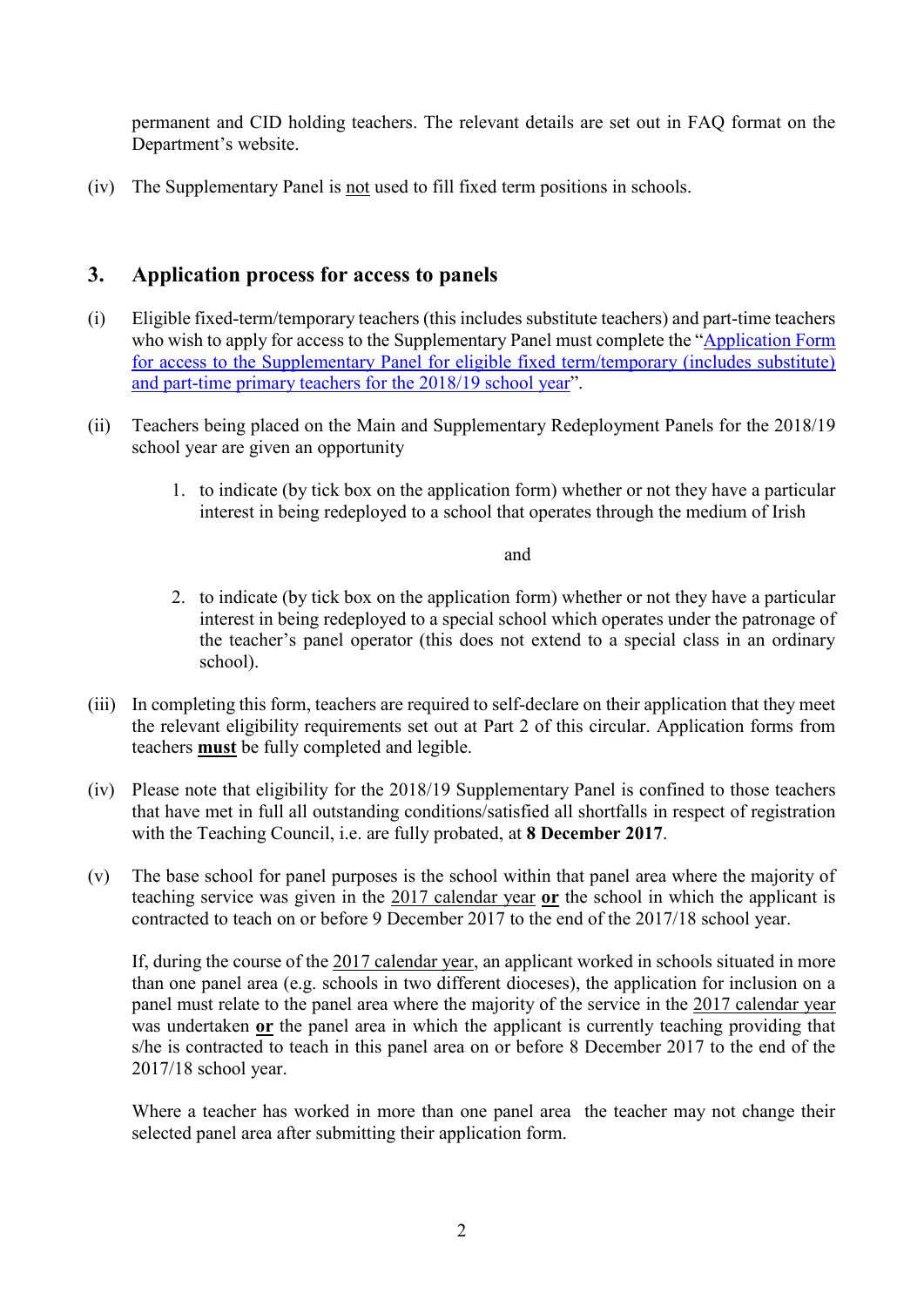- (vi) To simplify the application process, the Department will use existing Payroll and other relevant information held centrally in the Department to check eligibility conditions.
- (vii) All teachers applying for access to redeployment panels must include their contact e-mail address in a clear and legible format so as to facilitate the efficient operation of the panels. This e-mail address will be used by a primary school as the main point of contact with a teacher.
- (viii) Completed forms must be received in the Department on or before **Friday 8 December 2017** at the following address:

Primary Teacher Allocations Section Department of Education and Skills Cornamaddy Athlone Co. Westmeath N37 X659

#### **It is important to note that under no circumstances will late applications be considered for inclusion on these panels. Proof of postage should be retained by the teacher.**

(ix) It is the Department's intention to notify applicants of the outcome of their application by 30 April 2018 or as soon as possible thereafter.

### **4. Procedures once placed on the panel**

- (i) Checks will be carried out at appointment stage in respect of those teachers that are being appointed to permanent posts from these panels. Schools and teachers should therefore note that this checking process may invalidate a proposed appointment.
- (ii) Teachers placed on the Supplementary Panel who secure a teaching position for the 2018/19 school year in any capacity, must inform the panel operator immediately by email and complete the [Supplementary Panel Update Form](https://www.education.ie/en/Schools-Colleges/Services/Teacher-Allocations/Teacher-Allocation/supplementary-panel-update-form-2018-19-form-puf-.pdf) to notify the Department in order that their name will be removed from the Supplementary Panel.
- (iii) Teachers placed on the Supplementary Panel who decide to leave the panel for any reason must inform the panel operator and complete the Supplementary Panel Update Form to notify the Department immediately. Such teachers should note that they cannot subsequently be reinstated onto the Supplementary Panel.

### **5. Notification of circular to staff in your school**

Please bring the contents of this circular to the attention of any relevant staff in your school.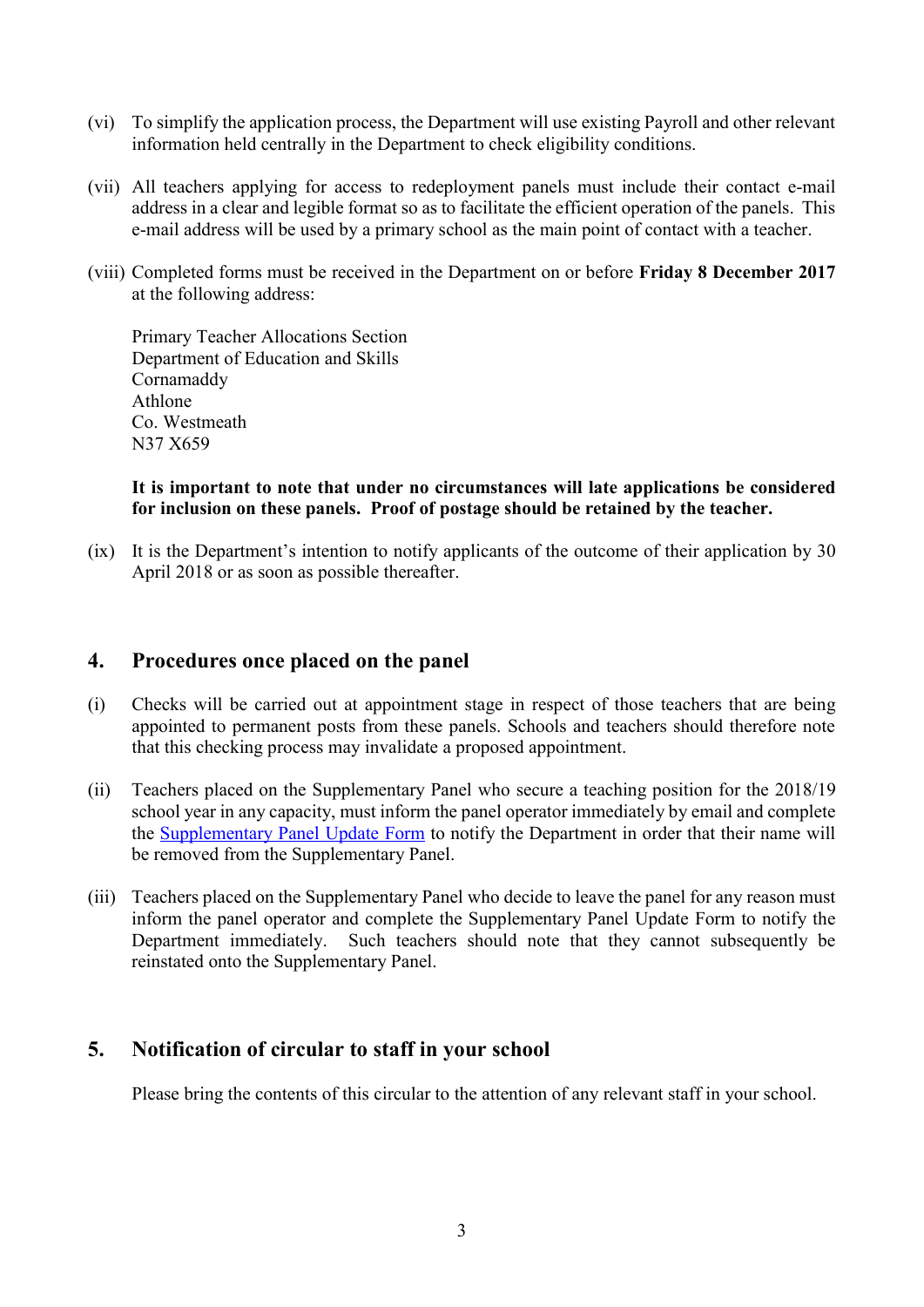## **6. Review**

The operation of these arrangements will be reviewed with the relevant education stakeholders in late 2018 to determine what adjustment, if any, is required for subsequent school years.

## **7. Queries**

The main focus of the Department's Teacher Allocations Section is on the teacher allocation process and the preparation of the main redeployment panels for permanent and CID holding teachers.

It therefore has very limited capacity to deal with individual queries in relation to this circular.

Such queries will, as appropriate, be dealt with by e-mail only at the following e-mail address: [supplementarypanel@education.gov.ie](mailto:supplementarypanel@education.gov.ie)

#### **Please note that under no circumstances will the closing date of Friday 8 December 2017 be extended**.

Paraic Joyce Principal Officer Teacher Allocations Section

November 2017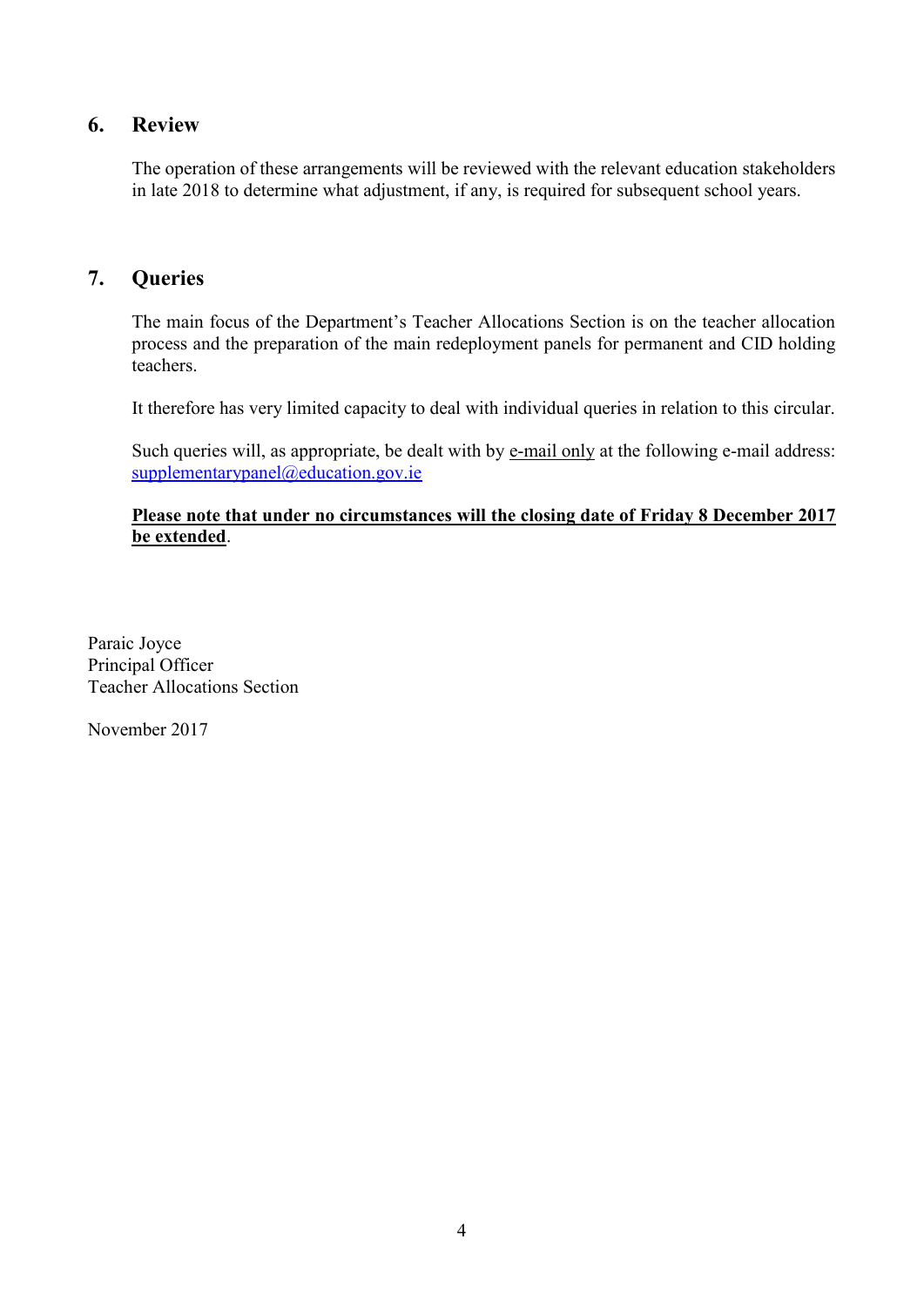## **Part 2**

## **Eligibility Criteria for access to the Supplementary Panel**

Fixed-term/temporary teachers (this includes substitute teachers) and part-time teachers who wish to apply for access to the Supplementary Panel must satisfy each of the eligibility criteria listed below*.*

## **1. Teaching Council Registration/Post-qualification professional practise**

Fixed-term /*temporary* (includes substitute) and part-time teachers that:

• hold full registration (registered without conditions) with the Teaching Council under Section 31(5) of the Teaching Council Act, 2001, Regulation 2/Primary

or

 in the case of fixed term/temporary (includes substitute) and part-time teachers automatically registered in 2006 that hold registration with the Teaching Council under Section 31(2) and 31(3) of the Teaching Council Act as Primary and are fully qualified having satisfied all shortfalls, if any, identified by the Department of Education and Skills

**Post-qualification professional practice/Traditional Process:** Applicants must have successfully completed their probationary period by **8 December 2017.**

**Applicants must attach a copy of their Teaching Council Confirmation of Registration letter, showing the date of their full registration, to their Supplementary Panel application form. If the Teaching Council details do not state the date of full registration, applicants must submit a copy of their Statement of Competence received from the Inspectorate or Droichead Form D.**

### **2. Salary Requirements**

There are two salary scales under which a teacher may be eligible, i.e.

- 1. Teachers whose first teaching appointment in a school was prior to 1 January 2011
- 2. Teachers whose first teaching appointment in a school was after 1 January 2011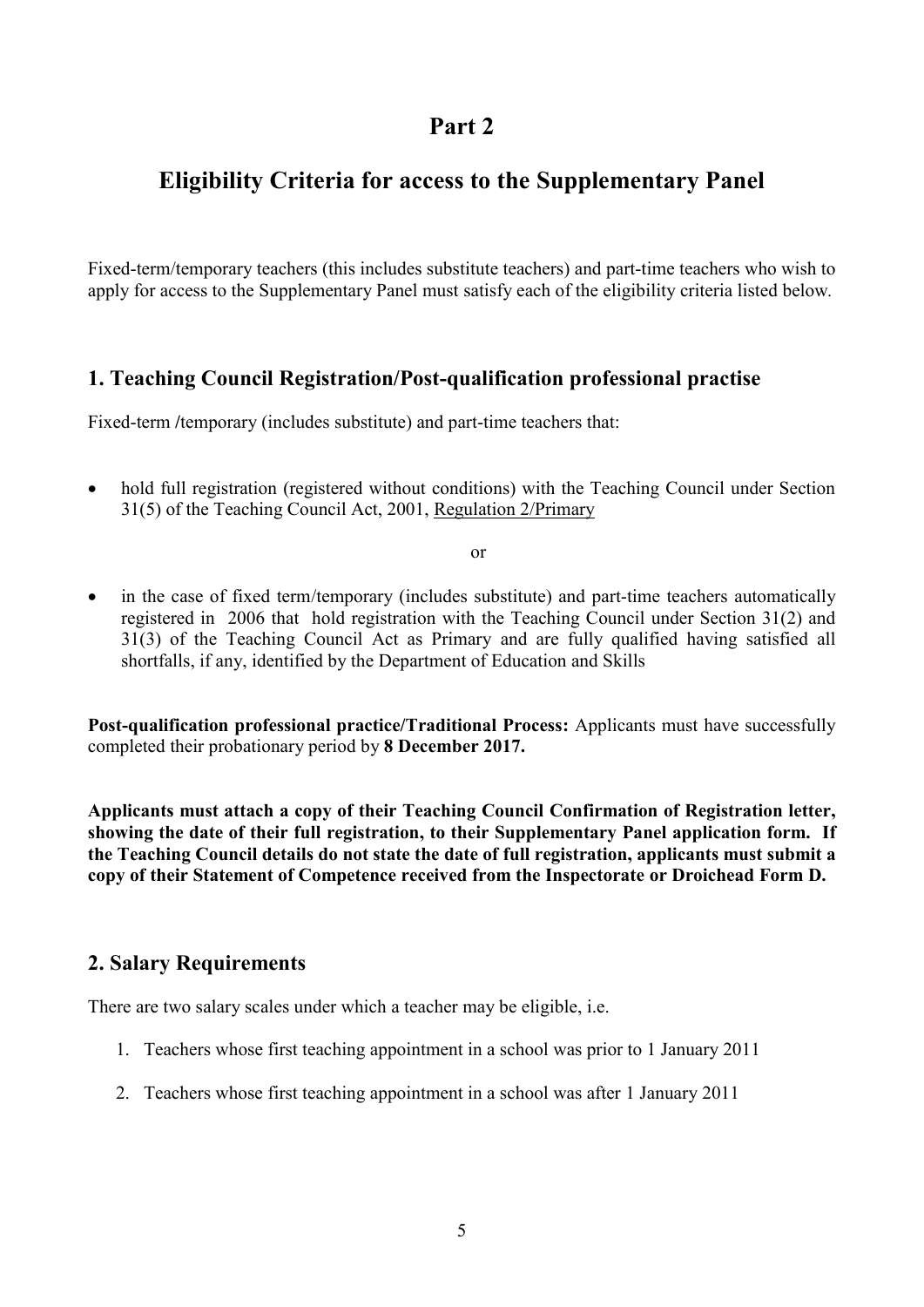#### **1. Teachers whose first teaching appointment in a school was prior to 1 January 2011 must satisfy (i) below and either (ii) or (iii) below**

(i) have been paid a gross salary of at least  $\epsilon$ 29,000 (including allowances) in the 2017 calendar year

and

(ii) on or before 31 December 2017 be on the  $5<sup>th</sup>$  or higher point of the relevant teachers' salary scale (or the  $6<sup>th</sup>$  or higher point for teachers who commenced employment on the  $3<sup>rd</sup>$  point of the salary scale)

or

(iii) on or before 31 December 2017 be on the 4<sup>th</sup> point of the relevant teachers' salary scale (or the  $5<sup>th</sup>$  point for those that commenced employment on the  $3<sup>rd</sup>$  point of the salary scale) and on **or before 8 December 2017** be contracted to teach **for the remainder of the 2017/18 school year**.

#### **2. Teachers whose first teaching appointment in a school was after 1 January 2011 must satisfy (i) below and either (ii) or (iii) below**

(i) have been paid a gross salary of at least  $\epsilon$ 26,100 (including allowances, if any) in the 2017 calendar year

and

(ii) on or before 31 December 2017 be on the  $4<sup>th</sup>$  or higher point of the relevant teachers' salary scale

or

(iii) on or before 31 December 2017 be on the 3rd point of the relevant teachers' salary scale and on **or before 8 December 2017** be contracted to teach **for the remainder of the 2017/18 school year**.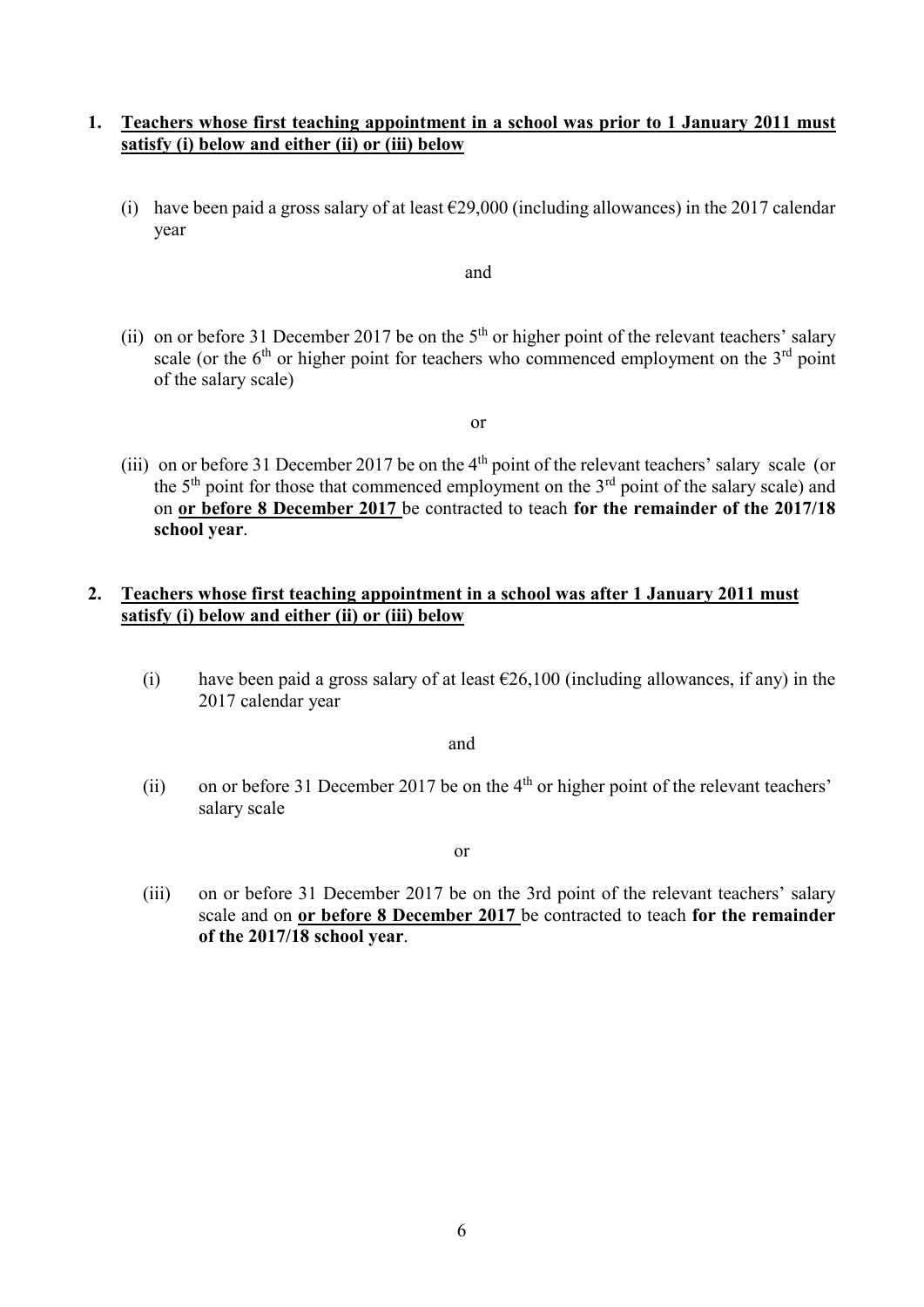**In summary, all applicants must meet the salary criteria listed below on or before 31 December 2017:**

| Date of your first<br>appointment                                         | <b>STARTING</b><br><b>SCALE POINT</b> | <b>Minimum scale</b><br>point to be on<br>by 31/12/2017<br>without need<br>for a contract | If you are on the<br>scale points<br>below by<br>31/12/2017 you<br>must have a<br>contract from at<br>least 8<br>December 2017<br>to the end of the<br>2017/18 school<br>year | <b>Minimum gross</b><br>salary (including<br>allowances)<br>earned in 2017<br>calendar year |
|---------------------------------------------------------------------------|---------------------------------------|-------------------------------------------------------------------------------------------|-------------------------------------------------------------------------------------------------------------------------------------------------------------------------------|---------------------------------------------------------------------------------------------|
| Teachers whose 1st<br>teaching                                            | $\overline{2}$                        | 5                                                                                         | 4                                                                                                                                                                             | €29,000                                                                                     |
| appointment was<br>prior to 1 January<br>2011                             | 3                                     | 6                                                                                         | 5                                                                                                                                                                             | €29,000                                                                                     |
| Teachers whose 1st<br>teaching<br>appointment was<br>after 1 January 2011 | 1                                     | 4                                                                                         | 3                                                                                                                                                                             | €26,100                                                                                     |

## **3. Haddington Road Agreement**

Please note that a teacher will be regarded as eligible for access to the Supplementary Panel if the only reason for not meeting the scale point criteria is due to the three month increment freeze(s) under the Haddington Road Agreement.

## **4. Service not reckonable for Supplementary Panels**

Applicants **must** declare on the application form whether permanent service and/or incremental credit as set out in the table below has impacted on their current salary scale point.

Reckonable service which is allowable for the purpose of Supplementary Panel access is service as a fully qualified teacher in a post paid for by the Department of Education & Skills **excluding**  service types set out in the table below:

Previous permanent service \*

Previous service as a post primary teacher

Incremental credit

Unqualified service